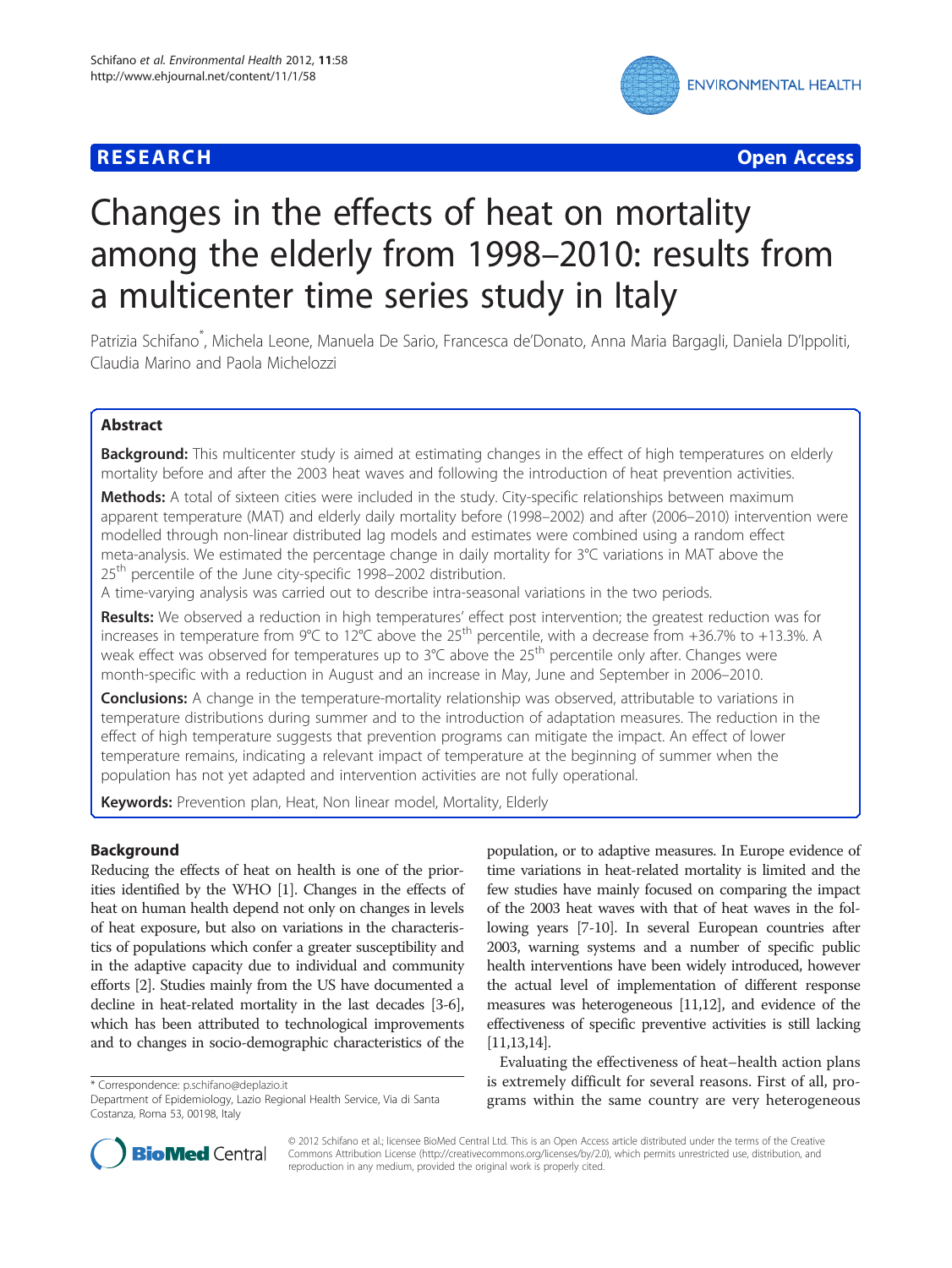and the same program can vary from year to year. Furthermore, it is difficult to plan a study design able to take into account all the potential confounders and effect modifiers of a plan's effectiveness. Randomized trials (RCT) are very difficult in this context for ethical and organizational reasons [\[15](#page-8-0)], and, observational studies have important limits due to the identification of a proper control population and to the type of intervention to be evaluated. However, it is necessary from both an epidemiological and a public health point of view to give a description of changes occurring in the heat-mortality relationship over time to allow public health decision makers to make evidence-based choices, to better allocate available resources and to address future research to the most urgent problems.

In Italy, a national program for the prevention of the effects of heat on subjects aged 65 years and older has been operational since 2004, supported by the Department of Civil Protection and the Ministry of Health [\[12](#page-8-0)]. To date, it includes 34 major cities, which differ in climate and socio-demographic characteristics, and covers 21% of Italian residents aged 65 years and over.

The main components of the program are city-specific heat health watch warning systems (HHWWS), national prevention guidelines on which local prevention measures are developed, the identification of susceptible subgroups on whom prevention activities are targeted and the definition of a rapid mortality surveillance system. Although there are differences between prevention plans at the local level the key component is the active surveillance of high risk patients by general pratictioners (GPs). When level 2 and level 3 warnings are issued by the HHWWS, GPs monitor their patients through telephone calls and home visits, and provide specific interventions such as modulation of pharmacological treatment, requesting for home-based treatment and giving special attention to high risk patients recently discharged from hospitals. Details on the Italian heat plan are reported elsewhere [\[12\]](#page-8-0).

The present multicenter study evaluates temporal changes in the impact of summer temperatures on mortality among those older than 65 years, before and after the introduction of the national heat health prevention program in Italy.

## Materials and Methods

#### Data

The study includes data on residents of 16 of the 34 Italian cities included in the National Prevention Program. We selected cities that have had an active HHWWS and local prevention plan since summer 2004 and have complete temperature and mortality time series for the whole study period. The study was restricted to subjects over 65 years of age as prevention programs are targeted to the elderly.

### Study period

The study period includes 1998 to 2002, as the period preceding the introduction of the heat prevention program (pre-intervention), and from 2006 to 2010 as the period following their implementation (post-intervention). We excluded 2003 because of the exceptional meteorological conditions and the related mortality burden observed in many Italian cities [\[16,17\]](#page-8-0), and years 2004 and 2005 because prevention programs were not fully operational. All analyses were restricted to the warm season defined as the period between May 15th and September 15th.

## Outcome measure

The study outcome is residents' daily mortality from any natural cause that occurred in the selected cities (International Classification of Disease, ICD-9 1–799); data were extracted from local mortality registries and the rapid mortality surveillance system [[12\]](#page-8-0).

#### Exposure measure

Exposure was measured by daily maximum apparent temperature (MAT) defined as the maximum value between 1200UTC and 1800UTC. Apparent temperature is a discomfort index based on air and dew point temperature [[18,19](#page-8-0)].

Meteorological data refer to the airport station located closest to the city centre and were obtained from the Meteorological Service of the Italian Air Force.

## Statistical Analysis

The city-specific MAT mortality relationship was explored using a Generalized Additive Model (GAM) model and the overall relationship was discerned through a multivariate meta-analysis.

The analysis was developed in two steps. First a common model was applied to each city to obtain cityspecific estimates, and then estimates were combined using a random effect meta-analysis.

It is well known that the strength of the association between temperature and mortality varies according to temperature levels, assuming approximately a Jshaped relationship along the temperature axis. We adopted a non-linear approach to accurately model the temperature-mortality association along the whole range of summer temperatures, providing specific estimates for each temperature value. We used a nonlinear distributed lag model (DLNM) with a Poisson link function, to overcome linearity and simultaneously taking into account the delayed effect of exposure [\[20\]](#page-8-0).

The mortality-temperature relationship was modelled using a cubic natural spline with six degrees of freedom (df), while the temporal structure was modelled constraining the curve to follow a cubic natural spline with five degrees of freedom. A lag window of up to seven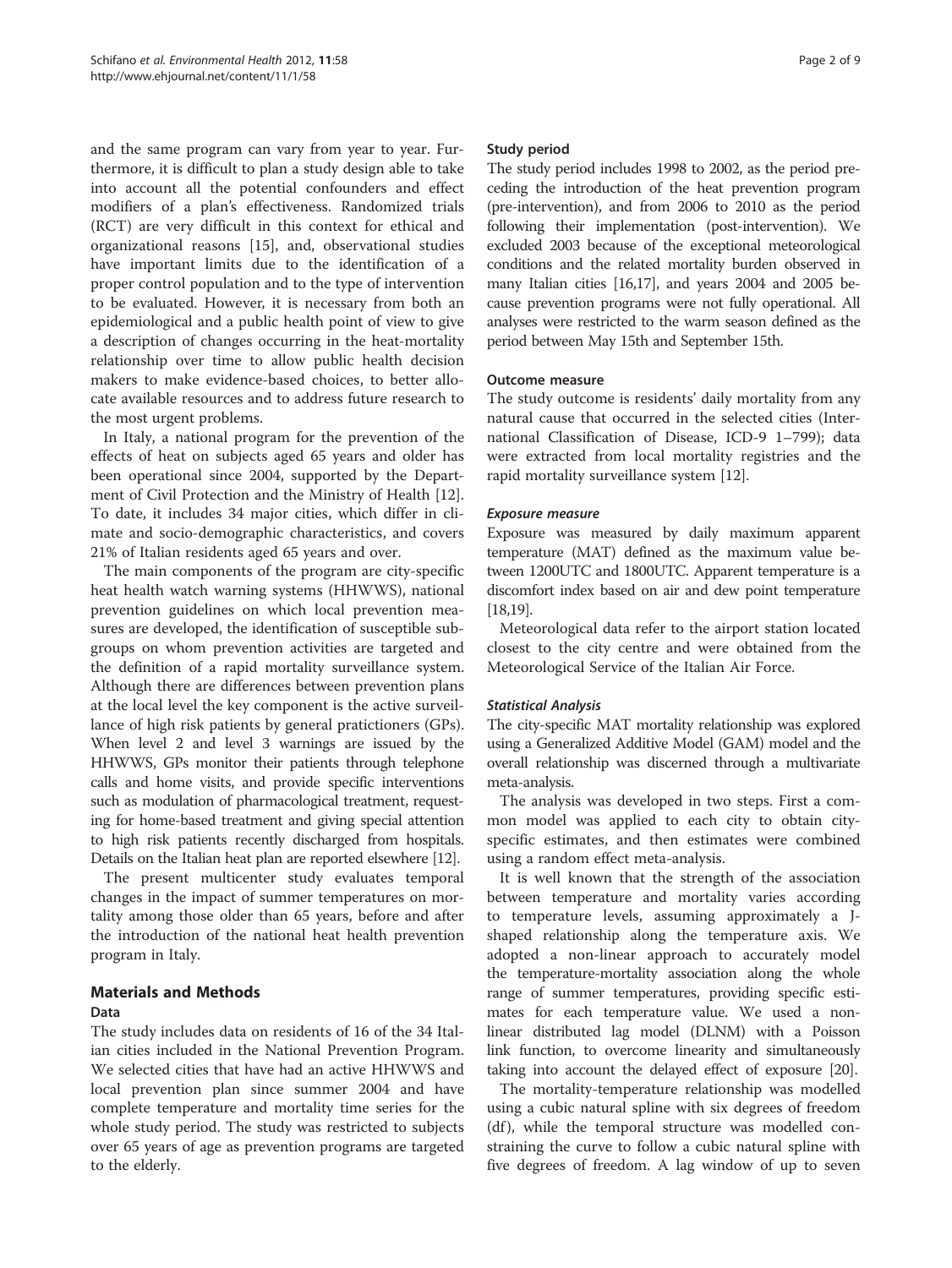days was selected because it has been suggested that it accurately describes the delayed effect of exposure [\[21](#page-8-0)]. A preliminary analysis on data from 1998–2002 was carried out using a constrained lag model to define the significant lag structure in each city.

To compare city-specific effects, an exposure indicator was defined based on the difference between daily MAT and a city-specific reference point, corresponding to thermal comfort. The city-specific reference point was defined as the 25th percentile of the MAT summer distribution in the period 1998–2002. We give results for three-degree step increases in MAT above the reference point.

We adjusted for seasonality and long time-trends using indicator variables for days of the week, holiday and month and linear quadratic terms of time, respectively.

In the second step, for each of the temperature intervals previously described, a pooled estimate from all cities was computed with a random effect meta-analysis based on restricted maximum likelihood [[22](#page-8-0)].

Furthermore, in order to understand changes in seasonality of extreme temperature over the study period, a multivariate meta-analytic time-varying analysis was carried out [\[23](#page-8-0)]. We estimated the effect of 1°C increases in MAT over the 25<sup>th</sup> city-specific percentile considering a common 0–3 lag for all cities. We assumed that the effect of the exposure follows a sine and cosine function, according to Baccini et al. [\[24\]](#page-8-0).

A sensitivity analysis was carried out excluding some cities from the meta-analysis. In particular, small cities that might produce an unreliable overall estimate were excluded, as were those with a temperature/mortality trend that differed greatly from the others, because they might increase heterogeneity.

The study did not include human subjects.

## Results

#### Data Set

We included 16 cities in the study that fulfilled the required criteria (Table [1\)](#page-3-0). The number of inhabitants ranges from about 50,000 in Campobasso and Civitavecchia to over 2,5 million in Rome; the percentage of the population over 65 years varies roughly between 14% in Latina and Palermo to 26% in Trieste, Bologna, Genova and Trieste. The daily mean number of deaths in 65+ year olds in the analysed period ranges from less than 1 in Campobasso and Civitavecchia to 45 in Rome (Table [1\)](#page-3-0).

#### Temperatures Variations

The 25th percentile value of the MAT distribution pre intervention varied between 24°C and 27°C with the exception of the city of Campobasso, with a value of 20°C, and Turin, with a value of 22°C. The city-specific lag value ranged from 1 to 6 days (Table [1\)](#page-3-0). No important differences in the two periods have been observed. Monthly differences in the  $75<sup>th</sup>$  percentile of city-specific MAT distribution in the two periods are reported in Figure [1](#page-4-0).

The figure shows a shift towards higher values in most cities, with a greater increase during the months of May (with the only exception of the city of Milan and Genoa), July (with the exception of Bari) and September (with the exception of Milan and Genova). MAT percentiles values for the month of June are quite similar for the two periods, while in August values are lower post intervention in all cities except for Brescia, Civitavecchia, Latina and Palermo.

#### City-specific estimates

We observed a weaker relationship between heat and mortality in almost all cities post-intervention than in the pre-intervention period (Figure [2](#page-5-0)), furthermore, a decrease in extremely high temperature values post intervention was observed. Only in Bari and, to a lesser extent in Genoa, did the effect of high temperatures seem to be stronger. No differences could be detected in Florence and Bologna. In some cases the temperaturemortality relationship became almost linear (Trieste, Civitavecchia, Verona, Campobasso, Latina and Viterbo).

During the post-intervention period the lag period shortened in most cities (results not shown).

#### Overall results

In Figure [3](#page-6-0) the meta-analytic curves of the two periods are reported. The before-after trend more commonly detected in the city-specific curves is shown: a very slight increase in the effect of lower temperatures and a clear reduction of the effect of high temperatures on mortality in the post-intervention period. Also it shows how the upper limit of observed temperatures was lower in the 2006–2010 period.

Dividing the temperature range into three-degree intervals, for each study period we obtained five temperature intervals and five estimates of the exposure–mortality relationship in terms of percent change in mortality risk. City-specific estimates are reported in the Web appendix (Additional file [1:](#page-7-0)). The test of heterogeneity resulted significant for three of them, specifically between 6°C and 12°C over the reference pre intervention and between 3°C and 6°C over the reference post intervention (data not shown).

Table [2](#page-6-0) reports the overall estimates of the exposure– mortality relationship in terms of percent change in mortality risk per 3°C of temperature increase starting from the city- specific reference value. A non-significant increase in mortality was observed up to six degrees above the reference value before the intervention and a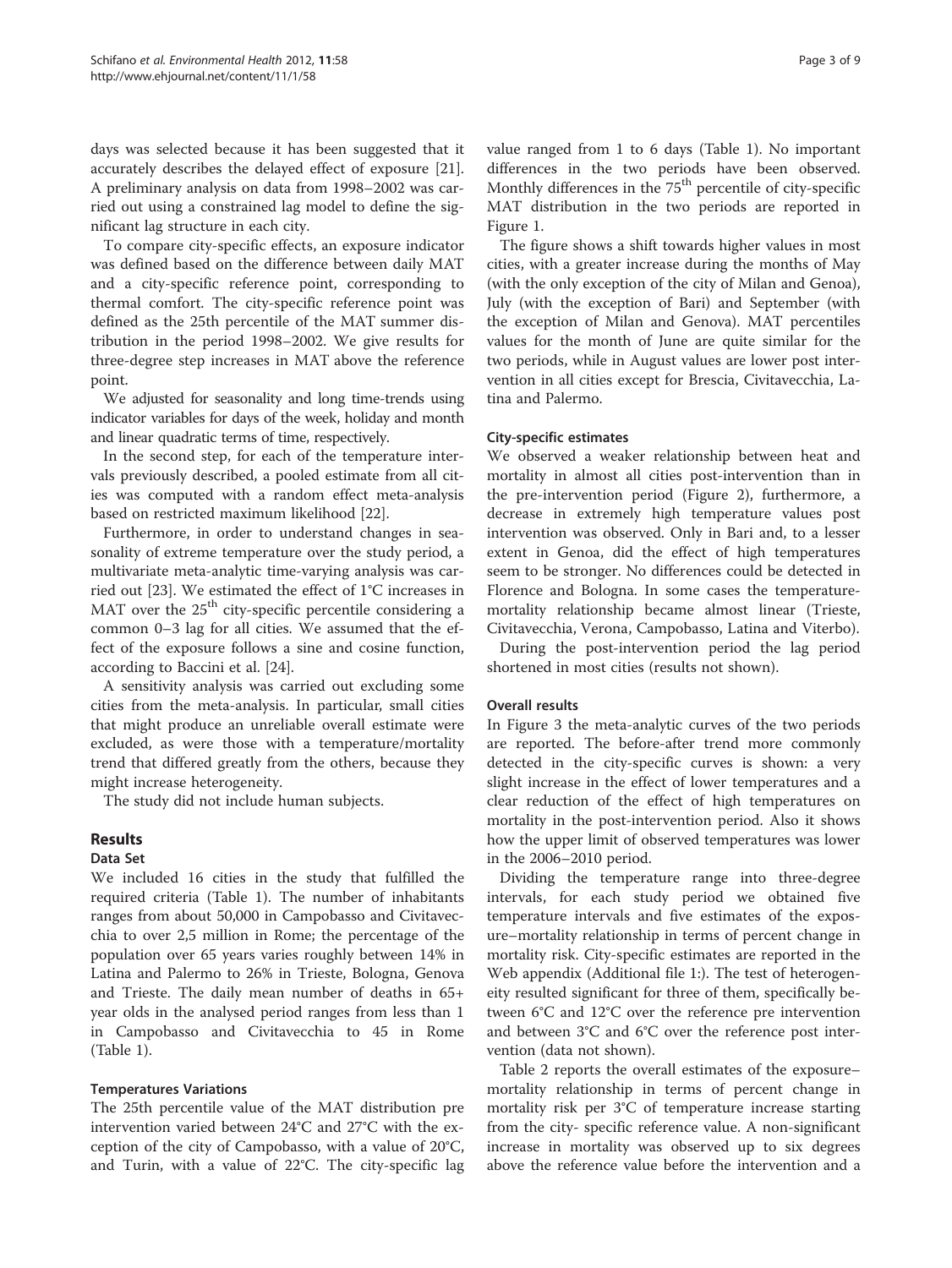| City           | All ages population* | Percentage (%) of 65+ yr olds* | Daily deaths, 65+ yr olds° |     | 25th pct of MAT (°C) |           | LAGS           |
|----------------|----------------------|--------------------------------|----------------------------|-----|----------------------|-----------|----------------|
|                |                      |                                | Mean                       | SD  | 1998-2002            | 2006-2010 |                |
| Trieste        | 210882               | 26.0                           | 6.7                        | 2.7 | 23.8                 | 24.3      | 6              |
| <b>Brescia</b> | 187188               | 21.4                           | 4.2                        | 2.2 | 23.8                 | 24.6      | 3              |
| Milan          | 1253503              | 22.9                           | 21.6                       | 6.1 | 26.2                 | 24.4      | 3              |
| Verona         | 253267               | 21.2                           | 5.2                        | 2.5 | 24.9                 | 24.9      | 4              |
| Venezia        | 270963               | 23.8                           | 6.3                        | 2.6 | 23.8                 | 24.1      | $\overline{4}$ |
| Turin          | 864671               | 22.5                           | 15.5                       | 5.4 | 22.2                 | 22.4      | 4              |
| Bologna        | 370363               | 26.6                           | 9.1                        | 3.3 | 25.1                 | 24.7      | 3              |
| Genova         | 609399               | 25.7                           | 17.0                       | 4.4 | 25.6                 | 24.7      | 3              |
| Florence       | 355315               | 25.7                           | 8.8                        | 3.2 | 26.1                 | 25.2      | 3              |
| Viterbo        | 59263                | 19.9                           | 1.1                        | 1.0 | 24.4                 | 24.5      | 4              |
| Civitavecchia  | 49966                | 17.4                           | 0.7                        | 0.9 | 26.4                 | 28.6      | $\overline{2}$ |
| Rome           | 2545860              | 19.0                           | 45.1                       | 9.5 | 26.0                 | 26.4      | 3              |
| Campobasso     | 50826                | 17.6                           | 0.7                        | 0.9 | 19.6                 | 20.0      | $\overline{2}$ |
| Latina         | 108195               | 14.1                           | 1.4                        | 1.2 | 26.9                 | 27.2      |                |
| Bari           | 316278               | 17.2                           | 5.3                        | 2.4 | 25.6                 | 25.3      | 3              |
| Palermo        | 686045               | 14.7                           | 11.1                       | 3.9 | 26.6                 | 26.8      | 3              |

<span id="page-3-0"></span>Table 1 Population size, daily 65+ mortality, maximum apparent temperature (MAT) and lag by city

\* 2002 resident population (National Institute of Statistics. [www.demo.istat.it](http://www.demo.istat.it)).

} City-specific lags from the distributed lag model; 1998–2002. ° Over 1998–2002 period.

weak increase post intervention. Six degrees above the reference value corresponds approximately to the 75th percentile of the city-specific MAT distribution. For temperature increases above this point, a significant reduction in the effect of heat was detected after the intervention: the highest reduction was observed between 9°C and 12°C above the reference value where the percent change dropped from 37% to 13%.

#### Time varying analysis

Figure [4](#page-7-0) shows the overall pre-post time-varying estimates. Two different patterns can be recognized in the two periods studied. Before the intervention, a bimodal trend can be observed, with one peak in June and the other in August. Conversely, after the intervention a more homogeneous effect throughout the season was observed; the two peaks are greatly reduced while in May and September greater effects on mortality were observed.

#### Sensitivity Analysis

The sensitivity analysis confirmed the main analysis.

## **Discussion**

This is the first multicenter study investigating temporal variations of the heat/mortality relationship preceding and following the introduction of a national prevention plan of the effects of heat on health.

The main finding of our study was a significant decrease in the effect of high temperatures on mortality in the elderly (65+ years old) in the period following the implementation of the Italian national prevention plan, although some degree of heterogeneity between cities was observed. The decrease was observed only in correspondence with high temperatures, approximately above the 75<sup>th</sup> percentile of city-specific temperature summer distribution, while no variations or increases in the effect on mortality were observed with lower temperatures.

Time-varying analysis results showed a reduction in the effect of temperatures in August and an increase in the months of May, June and September between the two periods. These changes over time may be explained by differences in the level of exposure, and changes in population susceptibility and adaptive capacity [[2](#page-7-0)].

It should be considered that the introduction of cityspecific HHWWS and prevention activities within the Italian heat Prevention Plan since 2004 might have improved the adaptive capacity of the population between the two study periods.

The national program is mainly focused on preventing the effects of extreme temperatures, in particular during heat waves, when level 2 and 3 warnings are issued and most prevention measures are activated, and media attention is high. However, when level 1 pre-warnings are issued, corresponding with milder temperatures, not all prevention activities are activated. Extreme temperatures are more frequent in the central months of the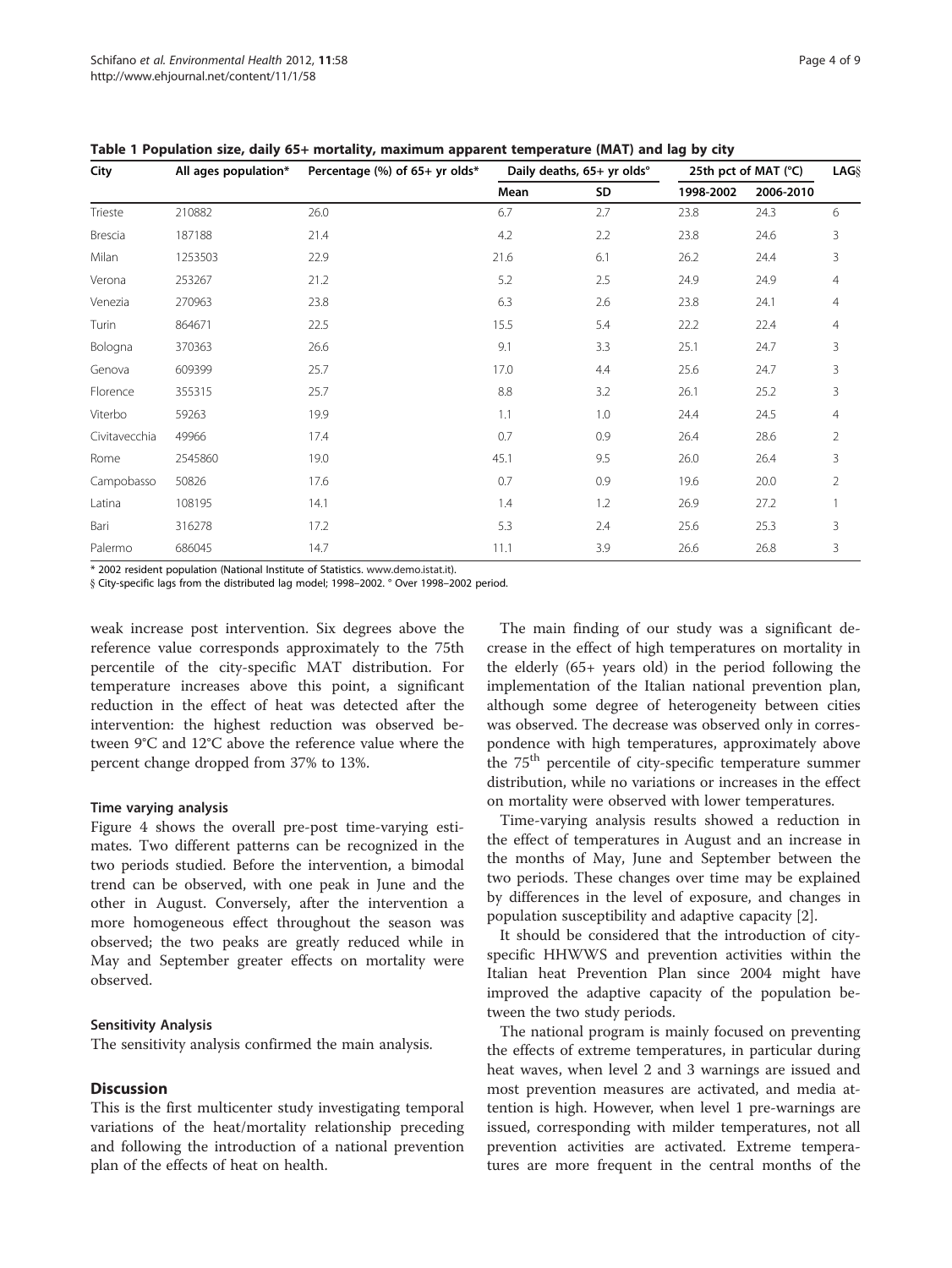<span id="page-4-0"></span>

summer season, July and August, whereas level 1 prewarnings are mainly issued at the beginning and the end of the summer. Furthermore it has to be considered that although HHWWS is operational in May and the public is alerted through the media, most prevention measures specifically targeted to susceptible subgroups are activated in June when the first hot episodes may have already occurred. This combination of factors might justify the different temporal trends observed in correspondence with mild and high temperatures.

Two other Italian studies have attempted to analyse temporal variations in the heat-mortality relationship [[7,10\]](#page-8-0), suggesting a decrease in the impact of high

temperature on mortality in the years following 2003; however, in both cases the short study period might have affected the validity of the results. Similarly, at the international level, some studies have documented decreasing effects of heat on mortality that have been explained by an improvement in individual and infrastructure adaptation as a consequence of the introduction of HHWWS and prevention programs, an increase in population awareness, and the widespread use of home air conditioning [[3-6](#page-7-0)[,8,9,25,26](#page-8-0)].

The two other important factors that may contribute to the observed difference in the two periods are variations in the seasonality of the exposure and changes over time in the pool of susceptible subjects.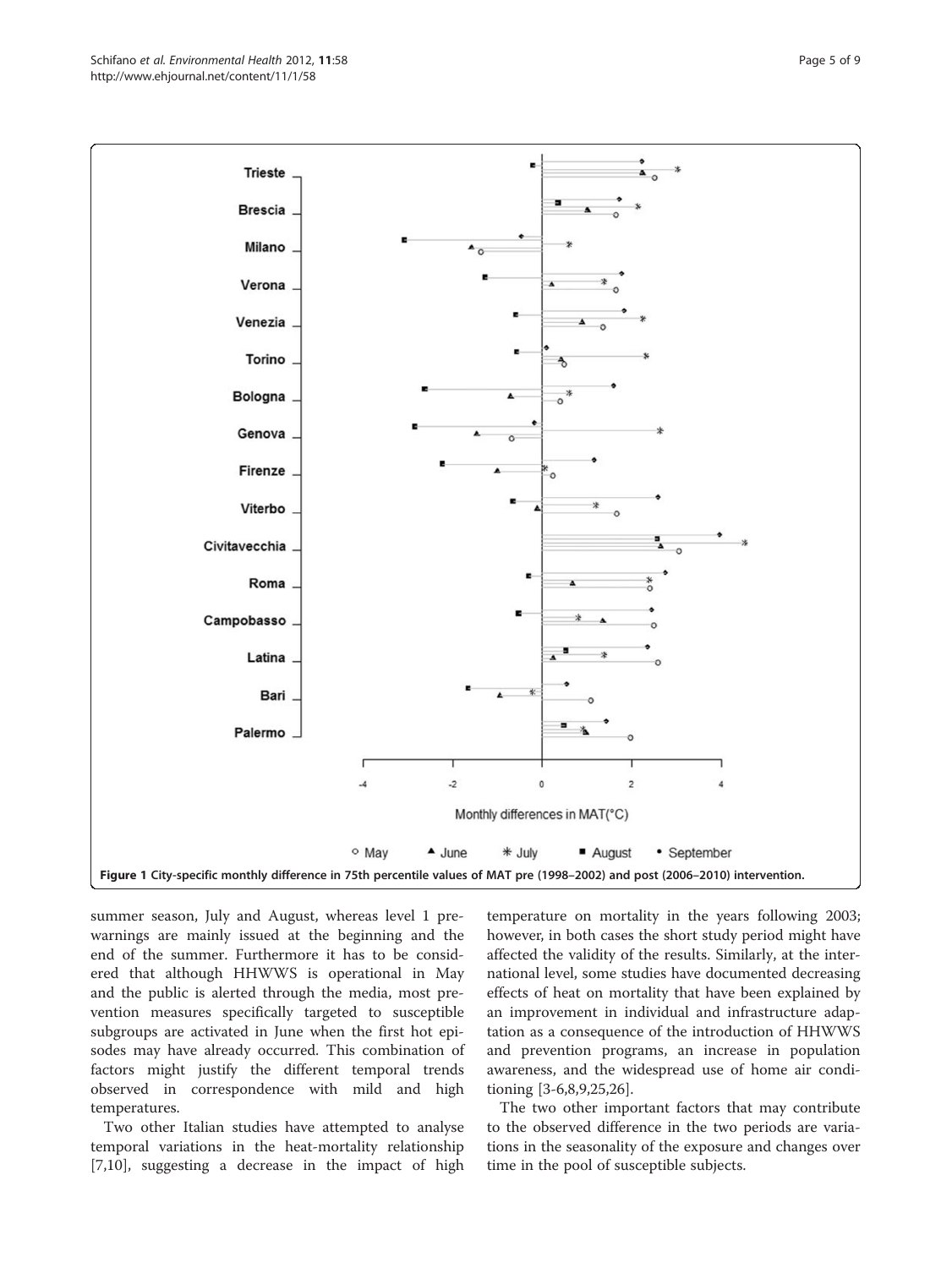<span id="page-5-0"></span>

Although the period analysed is relatively short, results suggest that the temperature distribution has changed showing an increase in monthly temperatures in May, July and September since the activation of the program; this is coherent with national studies on climate change, which have suggested an increase in temperatures in Italy with an elongation of the summer season [[27,28\]](#page-8-0). These variations might explain the increase in the effect of milder temperatures values which occur when a population is less prepared to cope with these conditions.

Concerning the second aspect, in more recent years an increase in the size of the susceptible population might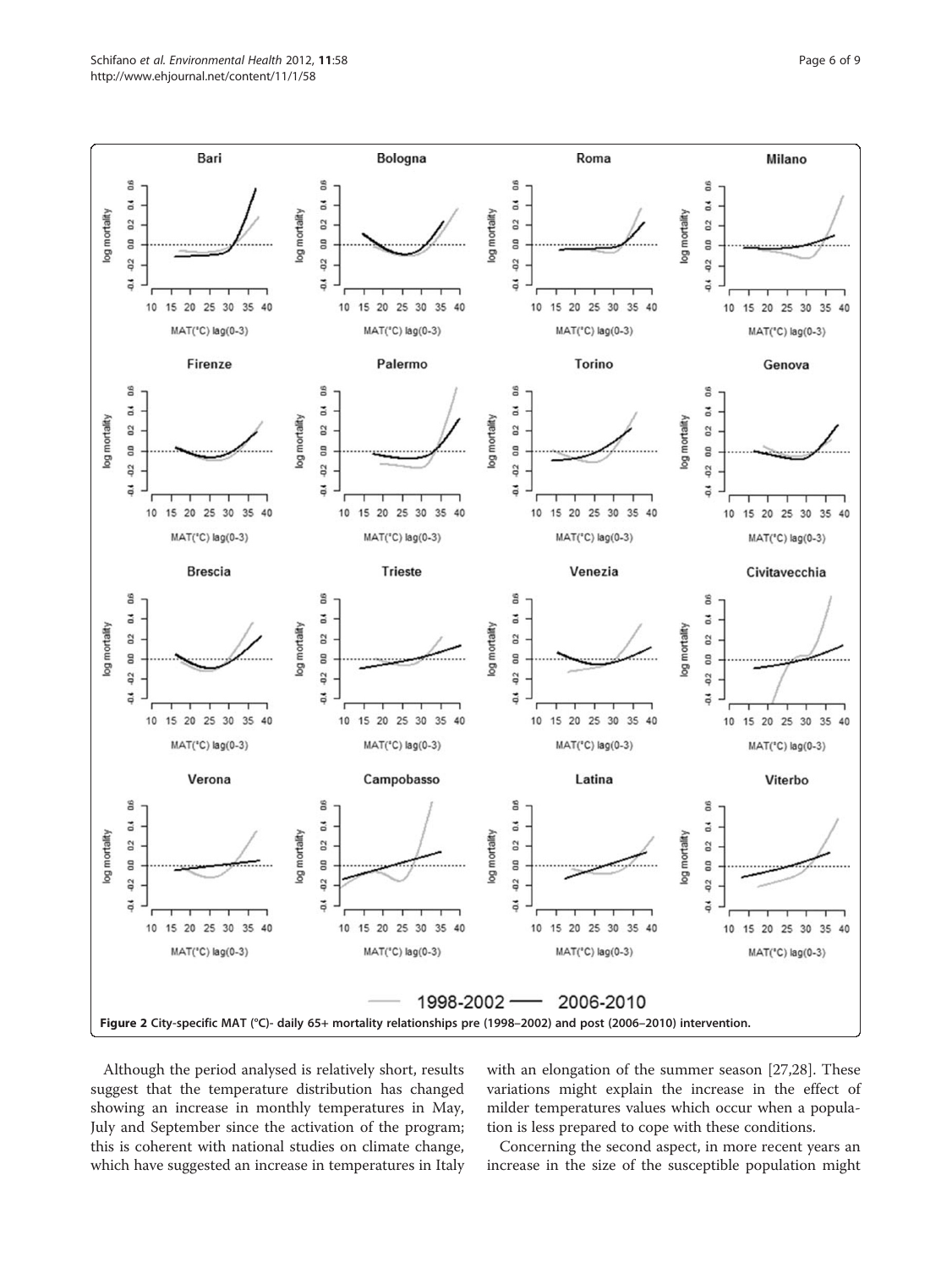<span id="page-6-0"></span>

have occurred as a consequence of the progressive aging of the population in the 16 cities. In Italy the percentage of persons over 65 increased from 18.0% in 1999 to 20.2% in 2009 [[29\]](#page-8-0). This increase might explain the increment in the effect of high temperatures early in the summer period when the size of the susceptible population is greater.

One important point of strength of our analysis is the multicenter study design, and the associated statistical power of a large study. Although the 16 cities included in our study cover a wide range of climatic and sociodemographic conditions and the effect of heat is heterogeneous, we found a similar pattern of the heatmortality relationship in most cities before and after the introduction of the program. Furthermore, the

Table 2 Overall effect of maximum apparent temperature (MAT) on daily 65+ mortality pre (1998–2002) and post (2006–2010) intervention

|                                     | 1998-2002 |                 | 2006-2010      |                 |  |
|-------------------------------------|-----------|-----------------|----------------|-----------------|--|
| MAT Increase* % change <sup>^</sup> |           | 95% CI          | $%$ change $^$ | 95% CI          |  |
| $0$ to $3$                          | 5.65      | $-3.82 - 16.07$ | 5.65           | $0.60 - 10.96$  |  |
| $3$ to 6                            | 6.72      | $-257 - 1677$   | 779            | $-0.60 - 16.88$ |  |
| 6 to 9                              | 24.73     | $14.22 - 36.21$ | 15.60          | $10.08 - 21.41$ |  |
| 9 to $12$                           | 36.75     | 25.73 - 48.88   | 13.31          | $6.50 - 20.56$  |  |
| 12 to $15$                          | 41.76     | $2141 - 6553$   | 5.65           | $-5.54 - 18.06$ |  |

\* Percent change for 3°C increases in MAT over the 25th city-specific percentile.

Random effect meta-analysis pooled estimates

heterogeneity test was not significant in correspondence with the highest temperature values strengthening pooled/meta-analytic estimates. Sensitivity analyses performed to test the robustness of the pooled estimates gave largely unchanged results.

The use of DLNM ensured that temporal changes in the effect of temperature on mortality simultaneously accounts for the non-linearity of the studied relationship and the delayed effect of exposure [[20](#page-8-0)]. This approach overcomes some of the main critical methodological aspects typical of the study of the heat/mortality relationship [\[21](#page-8-0)].

More frequently the temperature effect is modelled using a linear-threshold model where the threshold is derived from segmented regression. This method has been criticized, however, because it is sensitive to the selected threshold values [[21](#page-8-0)]. Moreover, the use of a linear-threshold model signifies that the effect of heat on mortality is assumed constant for the whole temperature range above the threshold, simplifying the actual relationship, and the effect on mortality of temperatures below the threshold was not analysed. Temporal variations in air pollutant concentrations may have played a different role in explaining observed temporal trends of the temperature/mortality relationship in the two periods. However, in Italy air pollution levels have decreased in recent years thanks to EU air quality Directives [\[30\]](#page-8-0), a reduction in the number of older and polluting cars, as well as a decline in daily use of transportation by car in response to the economic crisis. The reduction in the effects of air pollution is now evident in many countries [[31,32\]](#page-8-0). This aspect was not addressed in this study. Airport station temperatures were used because they were the only standardised data source available at the national level. However, although there might be a possible misclassification in exposure due to the distance from the city centre, it should be constant throughout the time period considered, thus not limiting the comparability of the estimates in the two periods.

The time-varying analysis assumes linearity even if we know that the temperature-mortality relationship is different in the different ranges of temperature. While not ideal, it helps in forming a picture of the effect's changes over the season in the two analysed periods. From this perspective, we think its application was useful.

Although the design used does not directly evaluate the effectiveness of heat prevention plan measures, pre-post analyses are widely used in other settings with similar limits for RCTs like in assessing policies to reduce air pollution [[33](#page-8-0)], screening programs and routine immunization programs [\[34,35](#page-8-0)]. Every year at the national and local level considerable financial resources are devoted to heatprevention plans' implementation; however, as already mentioned, a formal evaluation has not yet been conducted and will be a challenging task. In this context, our study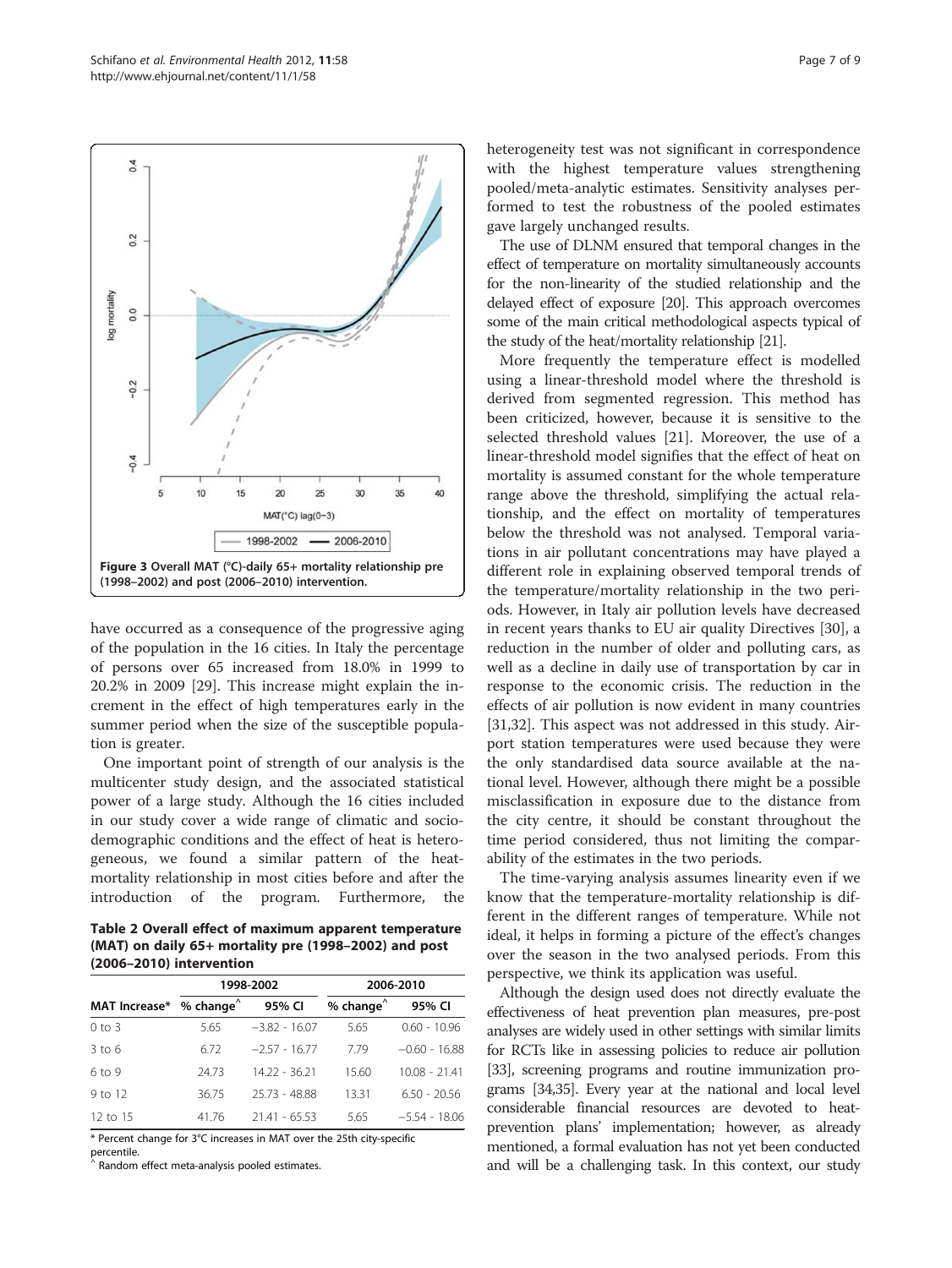<span id="page-7-0"></span>

should be considered an indirect evaluation of the effectiveness of the Italian national heat prevention plan.

### Conclusions

In conclusion, our study provides evidence of a reduction in the effect of extreme summer temperatures on daily mortality in the 65+ year old population, attributable to variations in temperature distributions during summer, variations in the pattern of population susceptibility factors, and to the introduction of adaptation measures. In the study cities prevention programmes may have played a major role in mitigating the impact of high temperatures. However, an effect of mild temperature remains, indicating a relevant impact of temperature at the beginning and the end of the summer season. In order to further reduce the burden of deaths associated with heat, prevention plans should take into account variations in the heat-mortality relationship, and probably cover a wider period of program operations to include earlier and late summer periods when the effect of heat is becoming stronger.

## Additional file

[Additional file 1:](http://www.biomedcentral.com/content/supplementary/1476-069X-11-58-S1.doc) Table 1. City-specific percent change increase in daily 65+ yr mortality associated with 3°C increases in maximum apparent temperature (MAT) pre (1998–2002) and post intervention (2006–2010). Figure 1. Plots of city-specific effects (RR, 95%CI) on daily 65+ mortality associated with 3°C increases in MAT pre (1998–2002) and post (2006–2010) intervention.

#### Abbreviations

MAT: maximum apparent temperature; RCT: Randomized Clinical Trials; HHWWS: Heat Health Watch Warning Systems; GPs: General Pratictioners; DLNM: Non-Linear Distributed Lag Model; GAM: Generalized Additive Model.

#### Competing interests

The author declare that they no competing interests.

#### Authors' contributions

PS conceived, coordinated and designed the study, it and drafted the manuscript. ML designed the study and performed the statistical analysis and contributed to the draft of the manuscript. MDS helped draft the manuscript. FdD as expert on meteorological data contributed to the discussion of results and draft of the manuscript. AMB contributed to the discussion of results and helped draft the manuscript. DD and CM helped draft the manuscript. PM helped conceive the study and helped to draft the manuscript. All authors read and approved the final manuscript.

#### Funding

The study has been carried out within the national Italian Heat Prevention Program funded by the Civil Protection Department, [www.protezionecivile.](http://www.protezionecivile.gov.it/jcms/it/view_dossier.wp?prevPage=dossier&contentId=DOS24694) [gov.it/jcms/it/view\\_dossier.wp?prevPage=dossier&contentId=DOS24694](http://www.protezionecivile.gov.it/jcms/it/view_dossier.wp?prevPage=dossier&contentId=DOS24694) ( accessed March 23, 2012) and the National Centre for Disease Prevention and Control of the Ministry of Health, [www.ccm-network.it/](http://www.ccm-network.it/prg_area3_piano_nazionale_caldo_2009-2011) [prg\\_area3\\_piano\\_nazionale\\_caldo\\_2009-2011](http://www.ccm-network.it/prg_area3_piano_nazionale_caldo_2009-2011) (accessed March 23, 2012).

#### Acknowledgements

We acknowledge Margaret Becker for her editorial help.

#### Received: 23 April 2012 Accepted: 16 August 2012 Published: 3 September 2012

#### References

- 1. WHO Regional Office for Europe: Fifth Ministerial Conference on Environment and Health. Italy: Parma; 2010:10–12. [www.euro.who.int/en/who-we-are/](www.euro.who.int/en/who-we-are/policy-documents/parma-declaration-on-environment-and-health) [policy-documents/parma-declaration-on-environment-and-health](www.euro.who.int/en/who-we-are/policy-documents/parma-declaration-on-environment-and-health) (accessed March 23, 2012).
- 2. IPCC, 2007: Summary for Policymakers. In Climate Change 2007: Impacts, Adaptation and Vulnerability. Contribution of Working Group II to the Fourth Assessment Report of the Intergovernmental Panel on Climate Change. Edited by Parry ML, Canziani OF, Palutikof JP, van der Linden PJ, Hanson CE. Cambridge, UK: Cambridge University Press; 2007:7–22.
- Davis RE, Knappenberger PC, Novicoff WM, Michaels PJ: Decadal changes in summer mortality in U.S. cities. Int J Biometeorol 2003, 47:166–175.
- 4. Carson C, Hajat S, Armstrong B, Wilkinson P: Declining vulnerability to temperature-related mortality in London over the 20th century. Am J Epidemiol 2006, 164:77–84.
- 5. Barnett AG: Temperature and cardiovascular deaths in the US elderly: changes over time. Epidemiology 2007, 18:369–372.
- 6. Sheridan SC, Kalkstein AJ, Kalkstein LS: Trends in heat-related mortality in the United States, 1975–2004. Nat Hazards 2009, 50:145–160.